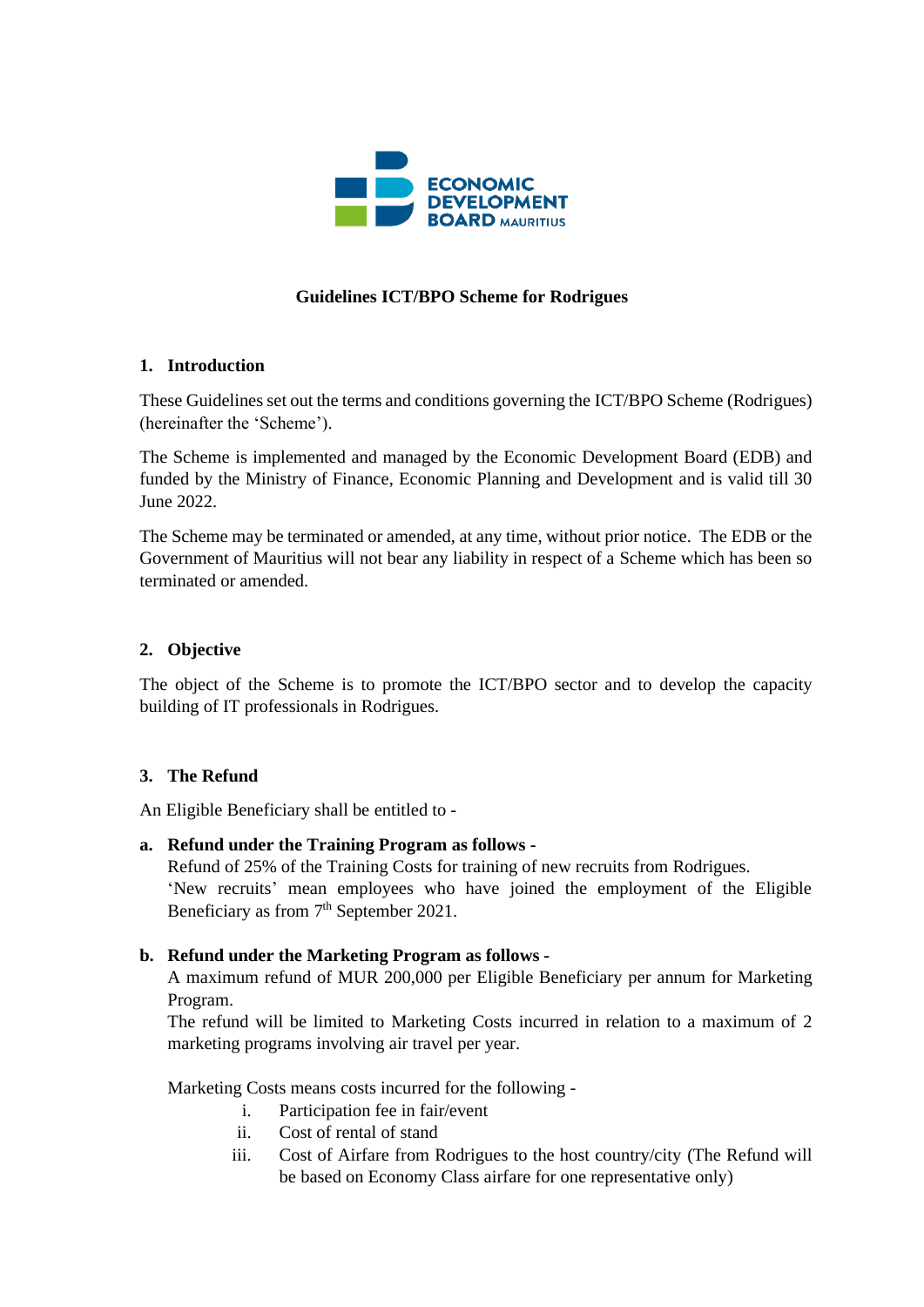iv. Cost of accommodation. (Refund will be based on a maximum 3-star hotel, standard room and for one representative only)

# **4. Eligible Beneficiaries**

An Eligible Beneficiary is an ICT/BPO company based in Rodrigues.

#### **5. The Application Process**

a) The Applicant must:

- i. Enrol with the EDB; and
- ii. claim for the refund.

b) An Applicant may apply for a refund under the Scheme only as from the date he is enrolled with the EDB. No claim prior to that date shall be entertained.

#### **6. The Enrolment Process**

An Applicant wishing to benefit from the Scheme must enrol itself with the EDB. This is a one-off procedure.

Click here to download the Enrolment Form.

The Applicant must submit the Enrolment Form to the EDB and a copy of the:

- a. Certificate of Incorporation
- b. Business Registration Certificate (BRN)
- c. VAT Certificate of Registration, and
- d. Trade License issued by the Rodrigues Regional Assembly (RRA)

The EDB will process the application and inform the Applicant whether his enrolment application with the EDB has been approved or not.

The EDB reserves the right to request for such additional documentation as it may deem fit.

Enrolment with the EDB does not in any way guarantee that the Applicant is eligible for the Scheme or for any refund.

# **7. The Claims Process**

The Applicant must submit the prescribed CLAIM FORM (Click here to download Claim Form) together with a copy of the following supporting documents:

# **A. Training Program:**

- a. Letter of Employment and Acceptance for each Trainee recruited and trained.
- b. List of Trainees (newly recruited employees) enrolled for the Training.
- c. MQA Registration Certificate of the Training Institution